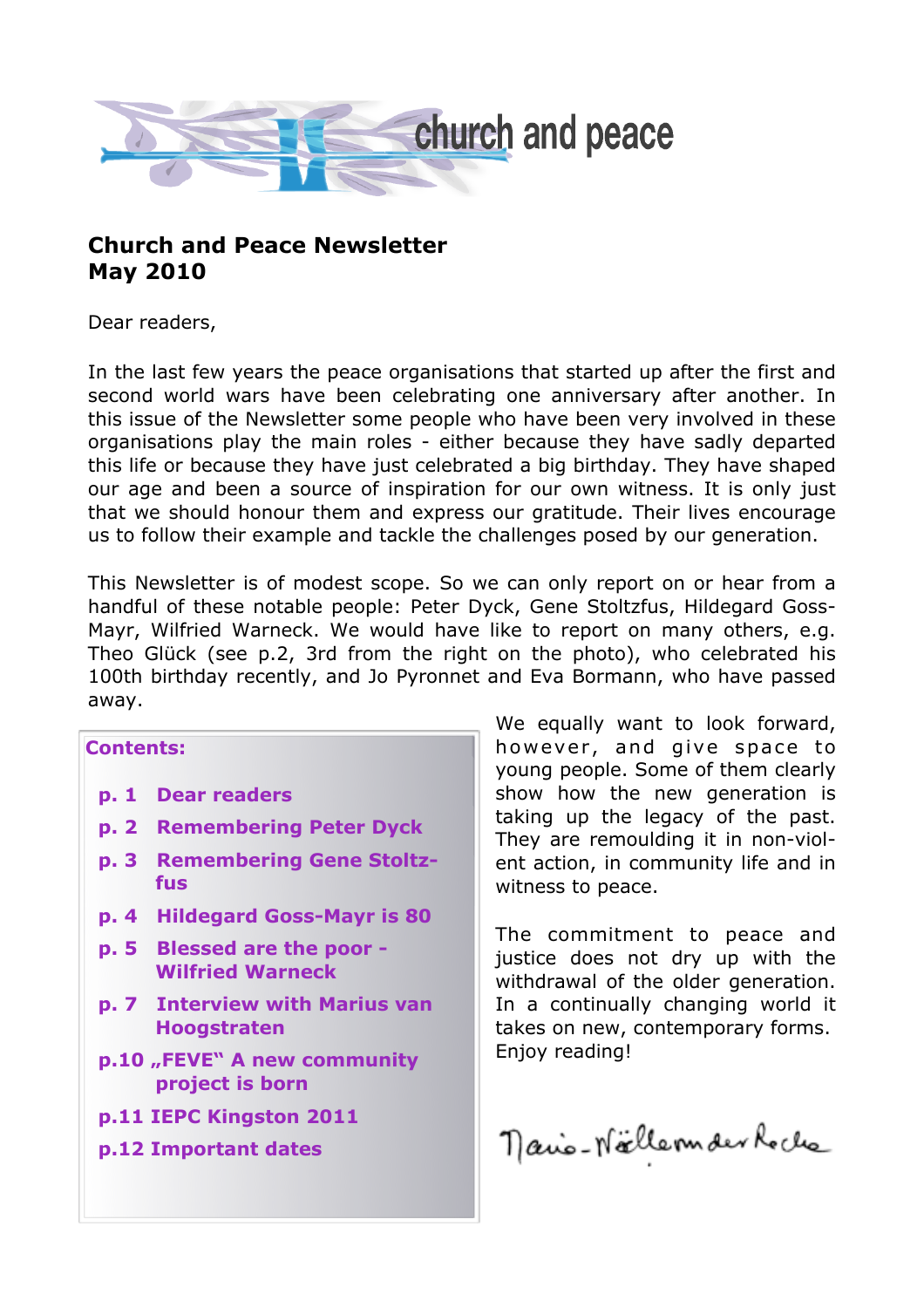**Akron - Pennsylvania: Peter Dyck - storyteller, Mennonite pastor, author and lifelong servant to people in need - died on Monday, Jan. 4, 2010. He was 95 years old. His peace and reconciliation ministry is closely related to the history of Church and Peace, especially to the**  creation of the peace service agency "Eirene" in 1957.

Born in Russia in 1914, Peter was a child as the Revolution broke out. He almost died of typhoid and hunger in 1921. He and his family were rescued by food shipments sent by Mennonites in Canada and the USA, a kindness he would not forget. 1927 his family fled Russia and settled in Canada.

During World War II, Dyck served with Mennonite Central Committee (MCC) a world-wide ministry of Anabaptist churches that responds to basic human needs and works for peace and justice - in England. Motivating his decision was his memory of the aid he received as a child, which had come through MCC: "I knew these were people that do good. They fed our family and our community. Now they are asking me to go and do something like that for others? It would almost have seemed immoral not to say yes," he later said.

In 1944, Peter Dyck married Elfrieda Klassen, a nurse. Once the war ended, the Dycks moved to the Netherlands to direct a massive relief effort. In 1946, they set up refugee camps in Germany for thousands of Mennonites who had fled the Soviet Union. Over time, they led 5,500 Mennonites by boat to South America, predominantly Paraguay.

From 1950 to 1957, Dyck pastored a Mennonite congregation in Kansas. The family returned to Germany to direct the MCC program there and in North Africa for the next 10 years. Peter was involved in the creation of Eirene international service for peace in 1957.

Later on, in the midst of the Cold War, Dyck was responsible for East-West relations on behalf of MCC. He made numerous trips to encourage Baptist and Mennonite congregations in the Soviet Union and assisted Baptist World Alliance in negotiations with Soviet authorities.

From 1981 on, Dyck went on speaking tours. At 90, he could still pack auditoriums. "He



*Peter Dyck (r.) with consciencious objectors in 1961 during orientation with Eirene*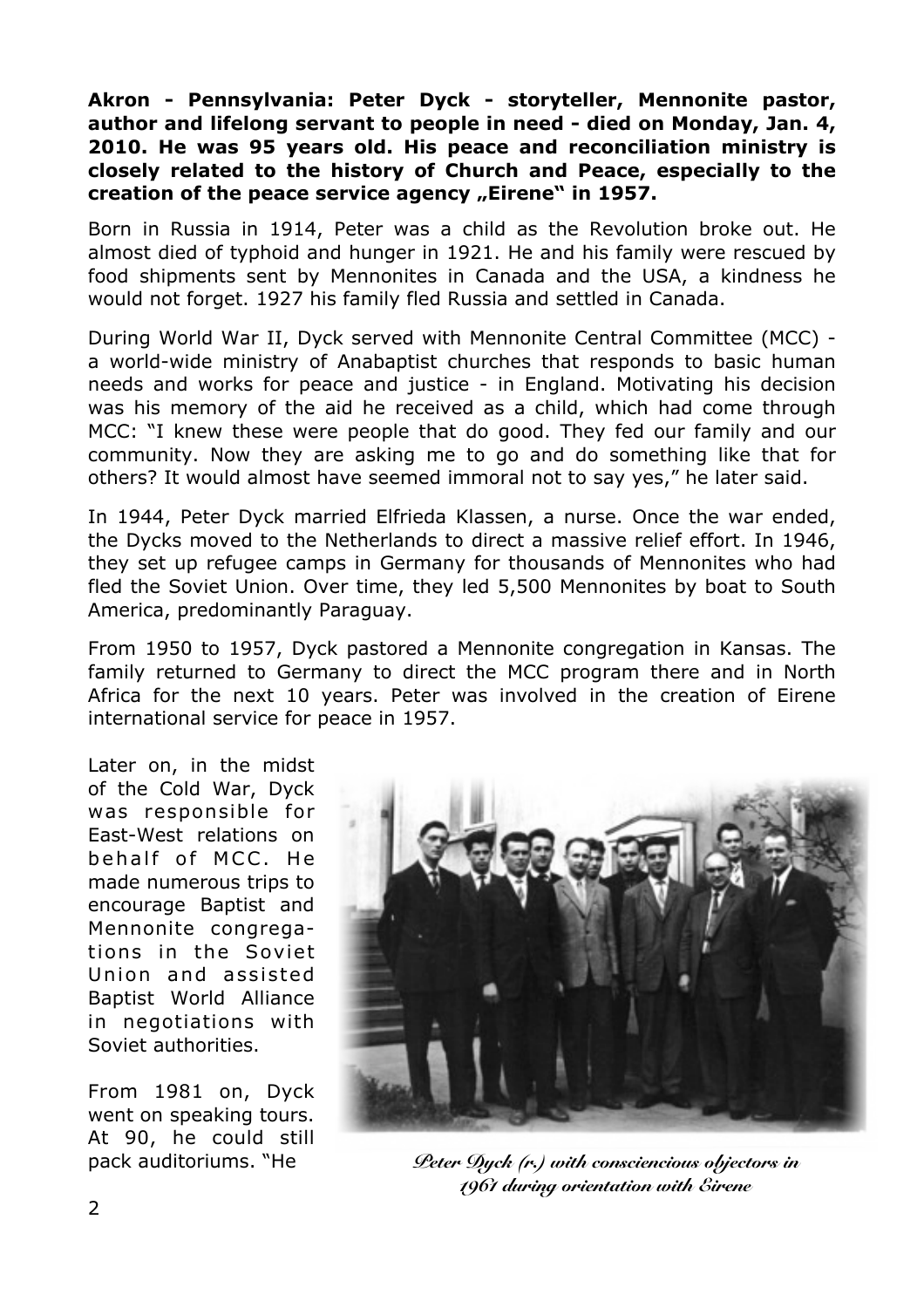was a passionate advocate for peace, conflict resolution, justice and tolerance," his family said. "He promoted and embodied active participation in bringing about peace in the world." Peter Dyck was very effective, not only in his ability to bring hope to many affected by World War II, but in influencing hundreds of MCC volunteers to learn new languages, skills and world views.

Peter Dyck believed that credit for his efforts should be directed toward God, not him. "It is gratifying and also humbling to think that (God's) purposes are accomplished through ordinary people," he said.

*Summarized from an article by Linda Espenshade (MCC news coordinator) and Ed Nyce (media and education coordinator for MCC).*

### **Gene Stoltzfus, founding director of Christian Peacemakers Teams (CPT), visited several groups in the Church and Peace network in 2009. We reproduce here parts of a press release sent out after his sudden death.**

Wednesday, 10 March, CPT's Gene Stoltzfus died of a heart attack in Fort Frances, Ontario while bicycling near his home. He is survived by his wife and

many peacemakers who stand on the broad shoulders of his 70 years of creative action.

Gene played a key role in CPT's founding gathering of Christian activists, theologians and other Church leaders in 1986. Two years later Gene became the first staff person of the newly formed organization and was CPT's director for the next 16 years. Gene and CPT's Steering Committee first experimented with various approaches to activate faithgrounded peacemaking. Through the early 90s, Gene gave leadership to solidifying the vision and practice of sustained teamwork in situations of lethal conflict. During the late



*Gene Stoltzfus*

90s and early 2000s, he guided CPT through its growth and maturation as an organization supporting nonviolent action around the world.

After retiring in 2004 he continued his Christian peacemaking through nonviolent action, speaking and organizing in the USA, Canada and around the world. He also spent much time in his home writing regular blog entries, working for right relations with First Nations communities, and making furniture and jewelry with wood, twigs and other objects from the woods near his home.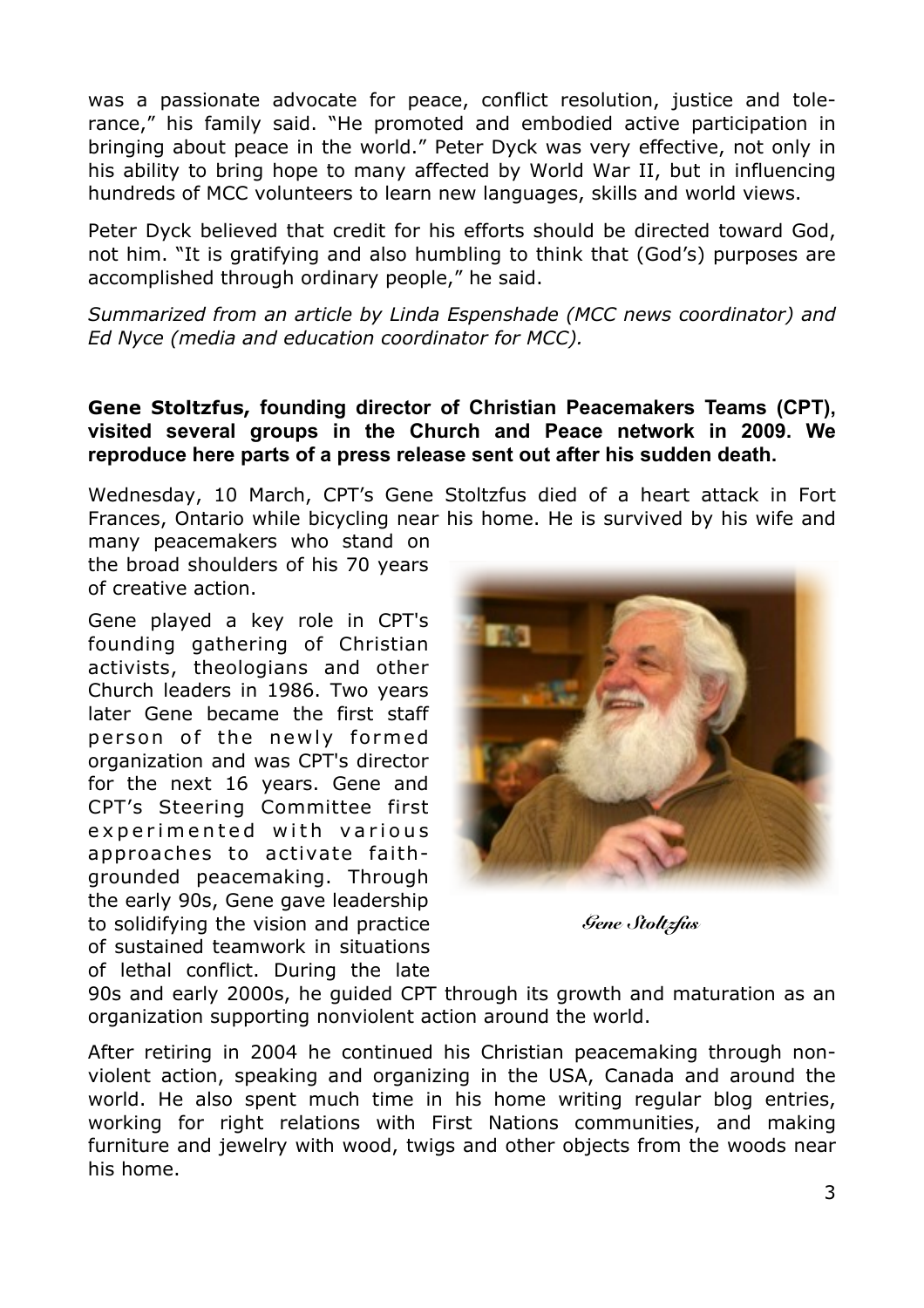### **Hildegard Goss-Mayr, the Honorary President of the International Fellowship of Reconciliation (IFOR), has been working worldwide for decades for non-violence and peace. She has just celebrated her 80th birthday. A long time friend of the European network of peace groups, she is a highly esteemed speaker at Church and Peace events.**

Hildegard Goss-Mayr has been involved in IFOR for more than 55 years. Together with her husband Jean Goss, who died in 1991, she has familiarized hundreds of people in tireless efforts and in many conflict areas with the spirituality and practice of nonviolence in the struggle for justice and peace. A convinced Catholic, she has been nominated twice for the Nobel Peace Prize.

She was born 1930 in Vienna as the daughter of the founder of the Austrian branch of IFOR, Kaspar Mayr. After having experienced the Nazi regime in her childhood, she studied philosophy, philology and history. In 1953 she was the first woman to obtain her doctorate at the Vienna University with the highest distinction. In the same year she started to work for IFOR. In 1958 she married French peace activist Jean Goss.

Until the early 1960s she worked mainly for the development of nonviolent movements and for East-West dialogue. In 1958 groups met at her instigation for the first time to deal with the importance of Jesus' nonviolence. In 1962 she began her work for the development of non-violent liberation movements in Latin America. She became the consultant of bishops such as Dom Helder Camara. Her influence also extended to Nobel Peace Prize winner Adolfo Perez Esquivel, who led the nonviolent struggle against the Argentine military dictatorship.

During the Second Vatican Council, together with theologians Yves Congar, Karl Rahner,



*Hildegard Goss-Mayr speaking at a peace demonstration*

Bernard Haring, she formulated proposals about nonviolence that were included in the pastoral constitution Gaudium et Spes. In the early 1970s, she expanded her commitment to Africa and the Middle East, and in the early eighties to Asia. The success of the "Rosary Revolution" which overthrew the Marcos regime in the Philippines, was also due to her influence and training of groups of nonviolent resistance. In recent years, she has primarily devoted herself to promoting peace in the territory of the Great Lakes in East Africa.

In Austria, she has worked for the implementation of active nonviolence in the Christian churches, for interfaith dialogue, for the promotion of peace service and for the goals of the UN Decade for a Culture of Peace and Nonviolence (2001-2010).

*(summary of a press release from the archdiocese of Vienna)*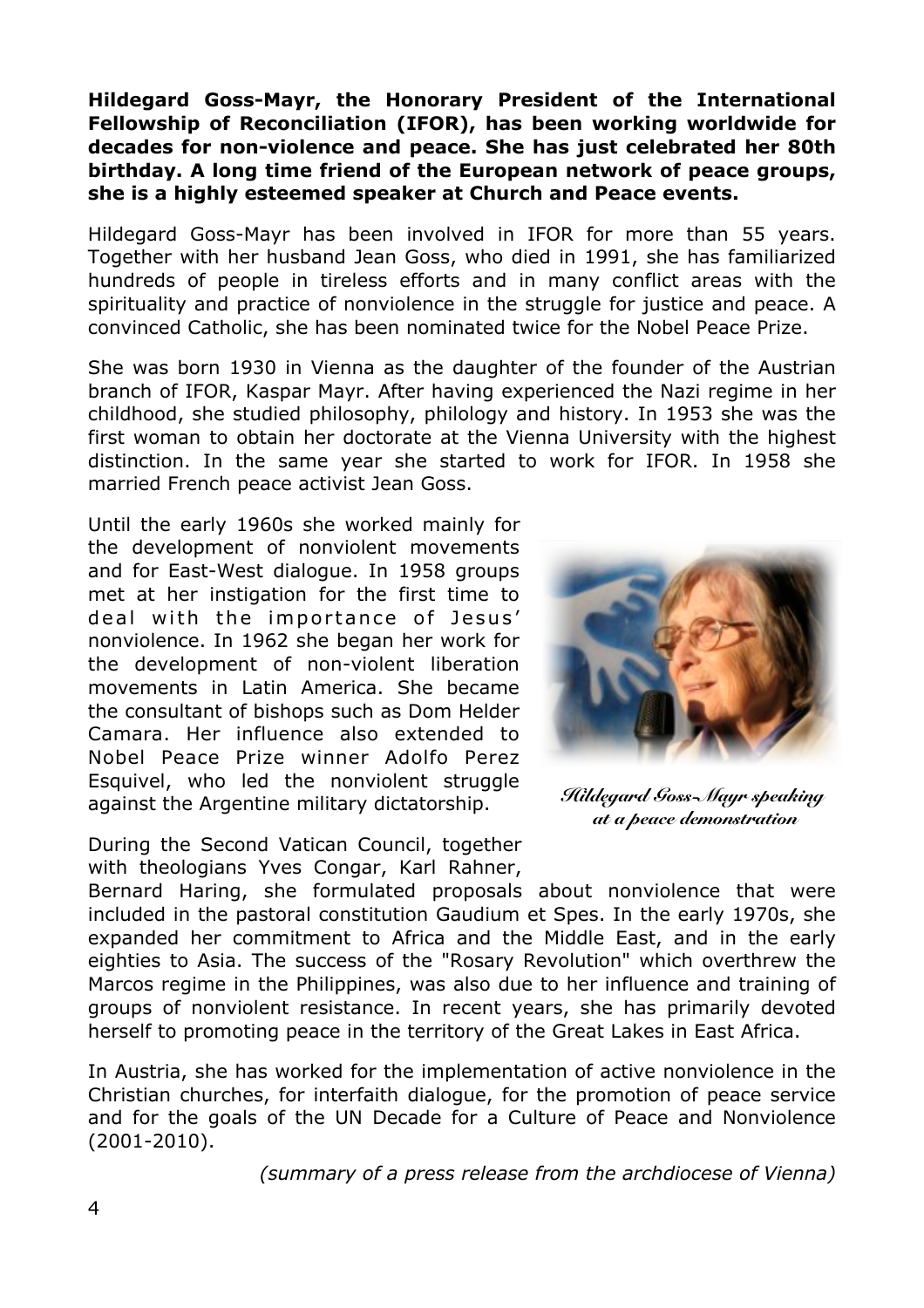### **Wilfried Warneck, first Executive Secretary of Church and Peace, turned 80 on 28 December 2009 and celebrated his birthday in a circle of many friends in Wethen, where he lives with his wife Ruth near the Laurentiuskonvent. In a church service, he shared some thoughts on the Beatitudes**:

Whenever we hear the Beatitudes, the question first arises: Who are "the poor" of the Gospel?

Sometimes the answer is obvious. In the 60's, a volunteer in world peace service told of an experience from her childhood at the time of the 2nd World War. Through the streets of the small city in Wurttemberg where she grew up, long columns of prisoners were forced to march again and again on their way from the station to the camp: miserable, almost starving people. Each time, her mother took bread and any water containers she could find to secretly try and bring some relief to at least some of the prisoners.



*Wilfried Warneck*

When Jesus was a small boy, the Roman military destroyed Sepphoris, a city near Nazareth that was considered a hotbed of terrorism: two thousand men were crucified along the road. The two cities were closely linked - Jesus' mother Mary is said to have originated from Sepphoris. Jesus is not known to have spoken about this childhood experience that must certainly have been extremely traumatic, but one can imagine that he would never have forgotten it. "The poor" would have had a political face for Jesus.

About the same time, there was a wave of impoverishment in Israel's farming community. In collaboration with the elite of Jerusalem, Herod extorted insane taxes from the peasantry to fund his megalomaniac building projects. The chief priests backed him up. The farmers had to take on more and more debt and were gradually driven out of house and home. As fugitives, they had to hang around the

"hedges and fences". By contrast, a Galilean carpenter or a fisherman with his own boat and net had to give up something of a modest prosperity if they followed the call of Jesus.

Now Jesus attracts his first followers. How does he live with them? Voluntarily - in the power of the spirit - these people make themselves effectively the same as the poor, living homeless and without income, and they become politically suspect. Here, in the Beatitudes at the beginning of the Sermon on the Mount, Jesus comes to the heart of their vocation. The Beatitudes are several things at once: a self-portrait of Jesus, a foreword to the rule by which the young group want to live, and the shortest possible concentrate of the spiritual path, onto which the disciples of Jesus venture forth.

A short time later, Christ sends these members of his community out that they do for men what they have seen and learned from him. So God comes to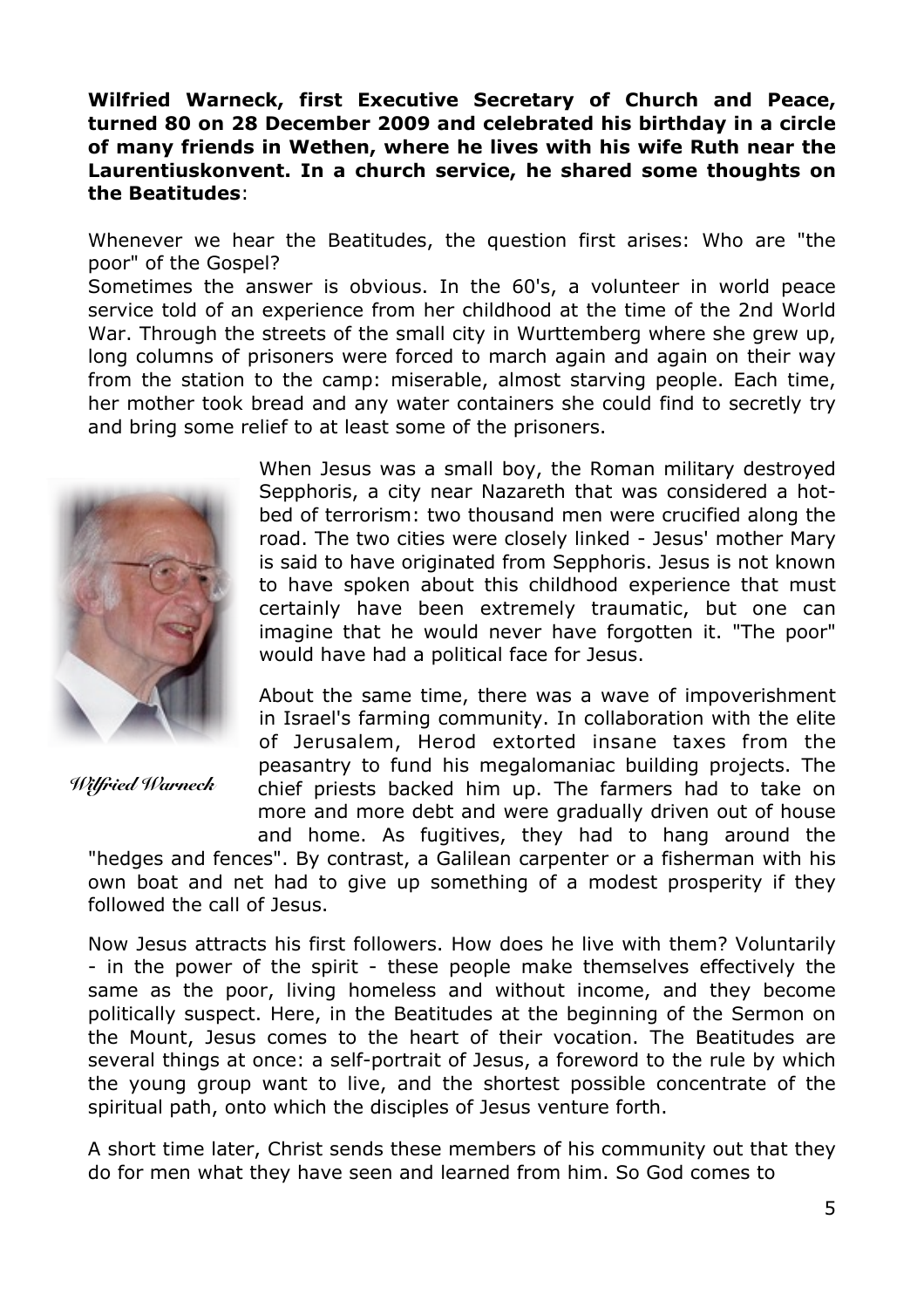people, to the miserable and the poor first of all. And the fragrance of the kingdom of heaven spreads into the hell of misery. What is it that they had observed from Jesus? Well, they eat with the outcasts, they sing and pray together, they are there for the sick, and they announce and bring to expression in their preaching that the hour of God has struck.



*Ruth Warneck also turned 80*

That is their mission, their task, and this mission has since been repeated by numerous congregations and communities. We also see in it the basic form of our lives, and now and then it is granted to us to see the contours of a Beatitude gleaming in our day-to-day lives, be it in living with the apprentices in Falkenburg, be it in the selfhelp efforts of homeless families, be it in Peace Service conflict mediation, be it in the sharing of a quiet struggle in prayer at a retreat, be it in the secrecy of personal devotion to everyday tasks and in the related sacrifice. We, with whom you are celebrating here today, have much reason for praise and thanksgiving in view of such experiences.

When it comes to the Beatitudes as a model of life in relationship with the risen and present Christ, there is

certainly - above and beyond what has already been said - also the very personal and intimate exchange with him. For this you need no historical and theological knowledge of what social group at one time or another ought to be considered as "the poor". Each of us will be pointed very quickly towards himself alone. Especially when one looks back as an old man and sees all the missed opportunities where one has simply failed, where nothing remains of the image of the person described in the Beatitudes, when I see the disappointed people who felt betrayed by me, the forgotten ones, for whose sake I was not willing to stray from the path that seemed so important to me then I very quickly become a very poor creature, for whom nothing else remains but to beg for the new spirit that Jesus promises to those who plead for it in the way that children plead with mother or father. Then I learn what it means to be "the poor" of the Gospel: someone for whom it is - without any frills and excuses - a matter of life or death.

Sometimes I have the impression that here, at the beginning of the first major sermon of Matthew's Gospel, that people are being challenged to a similar response as in the closing words about the final Judgement. I could imagine a reaction of one who has been declared righteous: "Lord, when were we poor by the power of the Spirit, when were we prepared to suffer without violence or to seek for justice or to make peace?" Then it could happen to them that Christ may decrypt and reveal to them their own life and show them when it was that the Spirit gained entry and won the upper hand - perhaps occasions long since forgotten by those affected. They thought they had done something not worth mentioning, but now the gate of their father's house opens for them.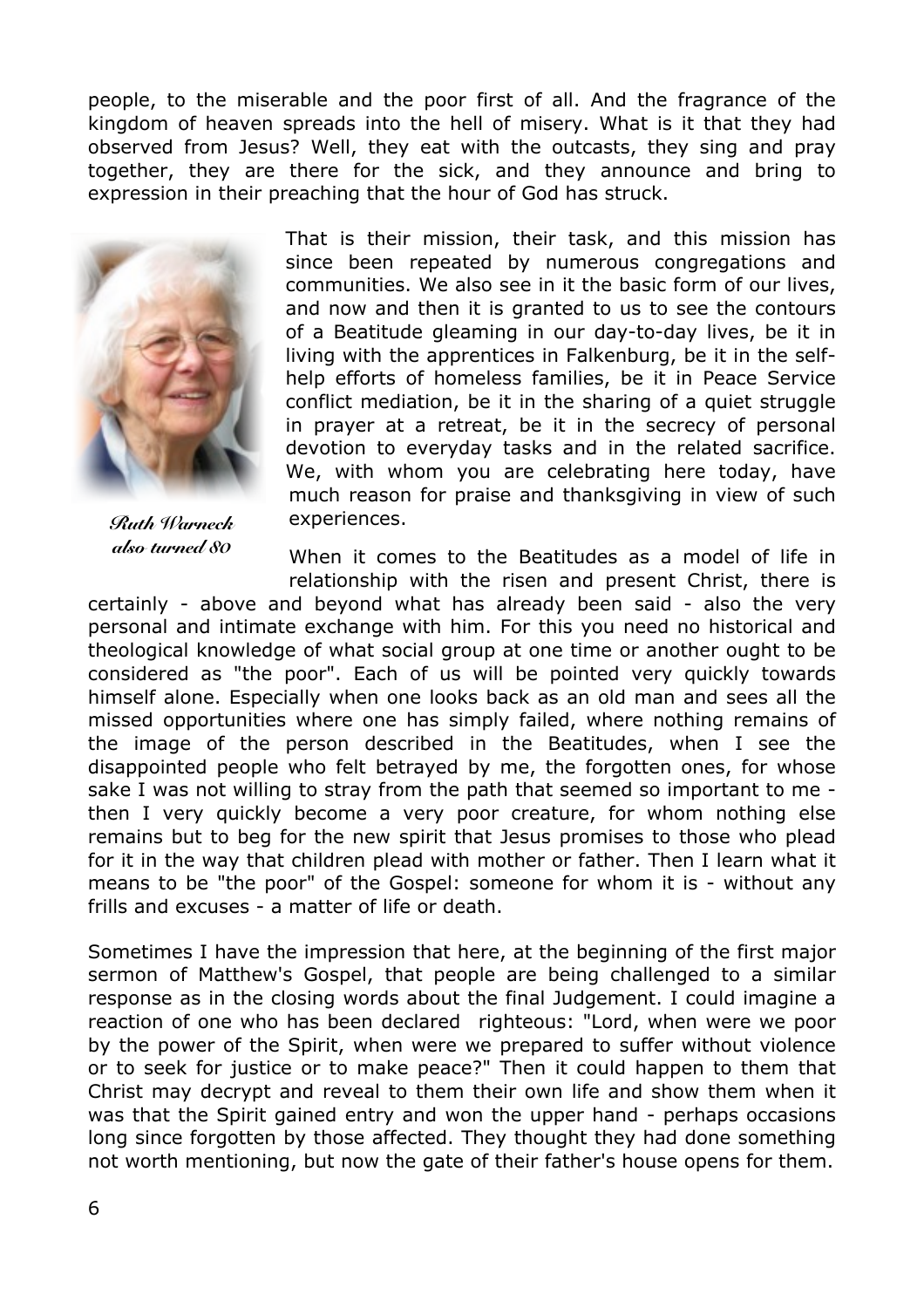However, we do not want to be satisfied with vague impressions; let us look what the text says clearly and unequivocally. And that is compelling: it speaks of "heaven"; this promises to us the fulfillment of complete salvation for all creation! And "comfort" - the resolution of the ancient riddle hiding behind the question "Why?". It speaks of a rulership over the earth without violence, without the exercising of power, only by the force of truth and justice. It speaks of the merciful God turning to us and revealing his own full heart, so that we will no longer be dependent on conjectures about him; we will see him face to face. This is the new reality towards which we strive. This is the new foundation on which we stand - free and secure. God shares with us manifestly all that is his.

**Marius van Hoogstraten is a young Dutch mennonite working in Germany at the office of the Mennonite Peace Committee (DMFK). The following interview helps discover what happened with the vision of Christian Peacemaker Teams (CPT), an idea launched in 1984 and implemented since then by pioneers like Gene Stoltzfus (p. 3).** 

#### *Marius, what motivated you to come to Germany for a voluntary service? What were you doing before that ?*

About a year ago, as I was writing my MA thesis and was thinking about what to do next, I found a job advertisement for Military Counseling Network (MCN). MCN is a DMFK project helping US soldiers stationed in Europe to know about their rights and get discharges. I went to Bammental, got excited about the work and applied for the job.

Before that, I had interned

<u>M</u>

*Marius van Hoogstraten at a Demonstration at the Wall*

with CPT in Hebron, Palestine, supporting local peacemakers, and was excited about CPT as well. CPT has "Reservists" who serve in a conflict area for 2-12 weeks a year. As I started with MCN, I asked if I could do that. It turned out that this idea fit very well with DMFK's plans for building enthusiasm for CPT in Germany...

Before all this, I got my BA in Philosophy in Amsterdam and went for a year and a half to Egypt, Palestine and Syria to learn Arabic. I spent two months in a Syriac monastery in the desert...

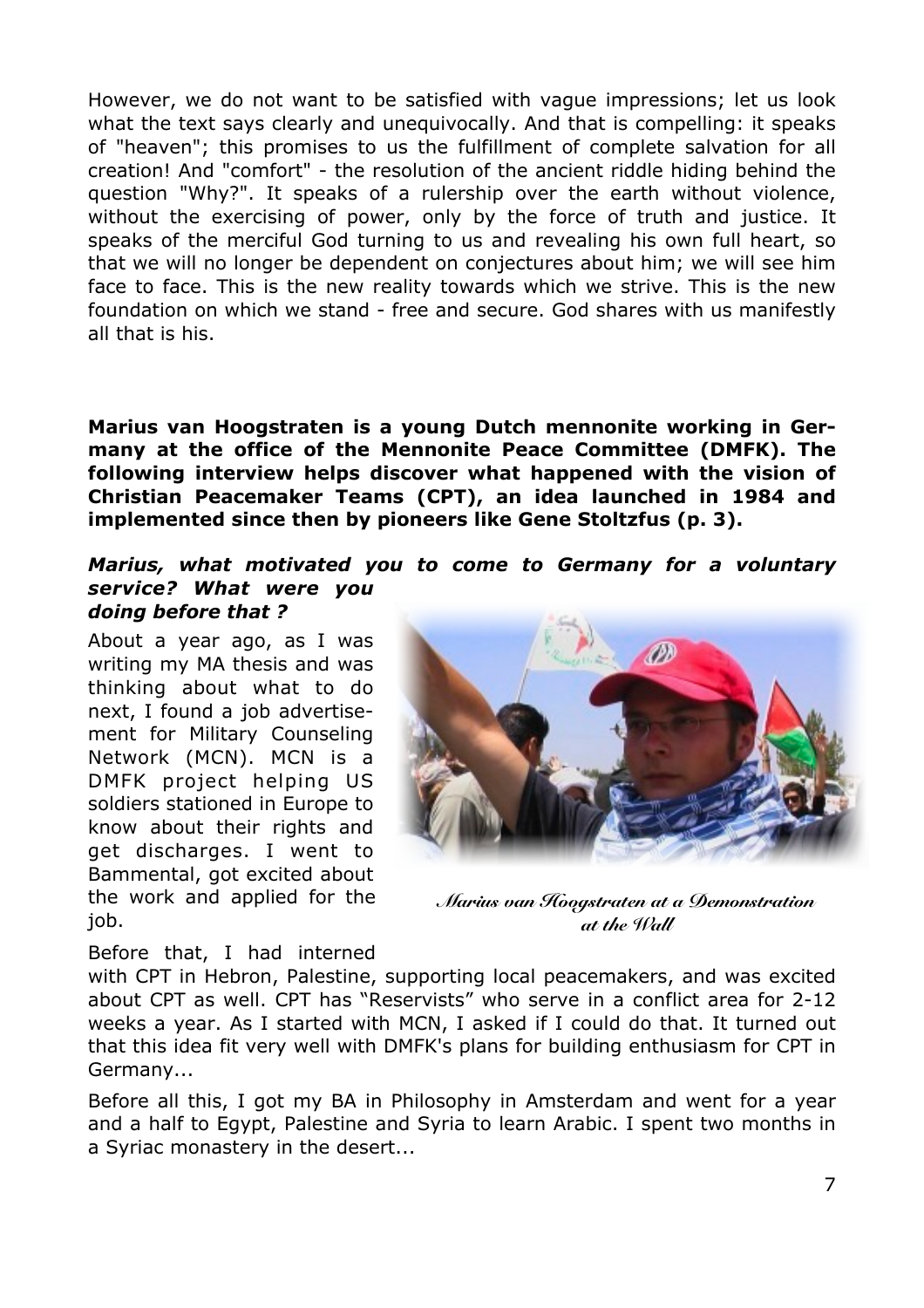### *Your task is to make CPT known in Germany. Tell us about your own experiences with CPT.*

DMFK is currently working at organizing a German-language delegation to one of the areas in which CPT works. In the meantime I am doing presentations and try to encourage people to join English-speaking delegations which are sent on a regular basis to Colombia, Israel/Palestine and Iraq. Anyone over 18 can join: this is the first step to involvement with CPT. We've also set up a website in German, [www.cpt-de.org,](http://www.cpt-de.org/) and we spread posters and flyers in congregations throughout Germany.

I was part of the CPT team for two months in 2008 in Hebron. It is a Palestinian town where Israeli settlers have taken control of most of the old city center and are supported by several thousand Israeli soldiers, which makes life for the Palestinian residents nearly impossible. The Palestinian population suffers from violence and arson from the settlers, and from raids, curfews and checkpoints imposed by the army.

Our work consisted in "patrolling" - walking in violent areas with cameras. We also spent time monitoring checkpoints. Our role was to check if the soldiers stay within the limits of what they are allowed to do. We also did some reporting – if a family had been attacked by settlers or raided by the army, we assessed the situation, wrote down testimonies, etc.

And then sometimes, people would call us if things got out of hand. Once we were called late in the evening, because the army was raiding a village north of Hebron. The soldiers had shot a 16 year old boy, and taken others away, blindfolded and bound. We went there, tried to take pictures. The soldiers knocked one of us down and took the film away.

Next day the village elders asked us to stay for the funeral. The army was present, blocking the road to the graveyard – the very same platoon that had shot the boy. The village elders did a good job at keeping younger Palestinians away from the soldiers, but violence did break out after the army decided to follow the crowd back into the village. Villagers throwing stones, soldiers shooting... That was the scariest experience in my life.

## *And what is going to be your next step ?*

I intend to spend about two months a year in Iraq as part of the CPT presence there, working with Kurdish refugees, supporting them to raise their voices for an end of Turkish and Iranian bombings on their villages, supporting the peace process between Turkey and the Kurds. I'm excited, it's a different type of conflict from the one in Palestine. But in both places, people have withstood incredible suffering, and still have hope and strength to rebuild their society. That is inspiring.

## *Your involvement with CPT is rooted in your Christian faith. Tell us about this and about your relationship to your home congregation.*

Christ invites us to stand in nonviolent solidarity with suffering communities, with the powerless who are denied a voice. My faith is definitely a source of motivation, but also of hope and strength. It is easy to become bitter when facing war, oppression, genocide. Faith in an eternal source of justice does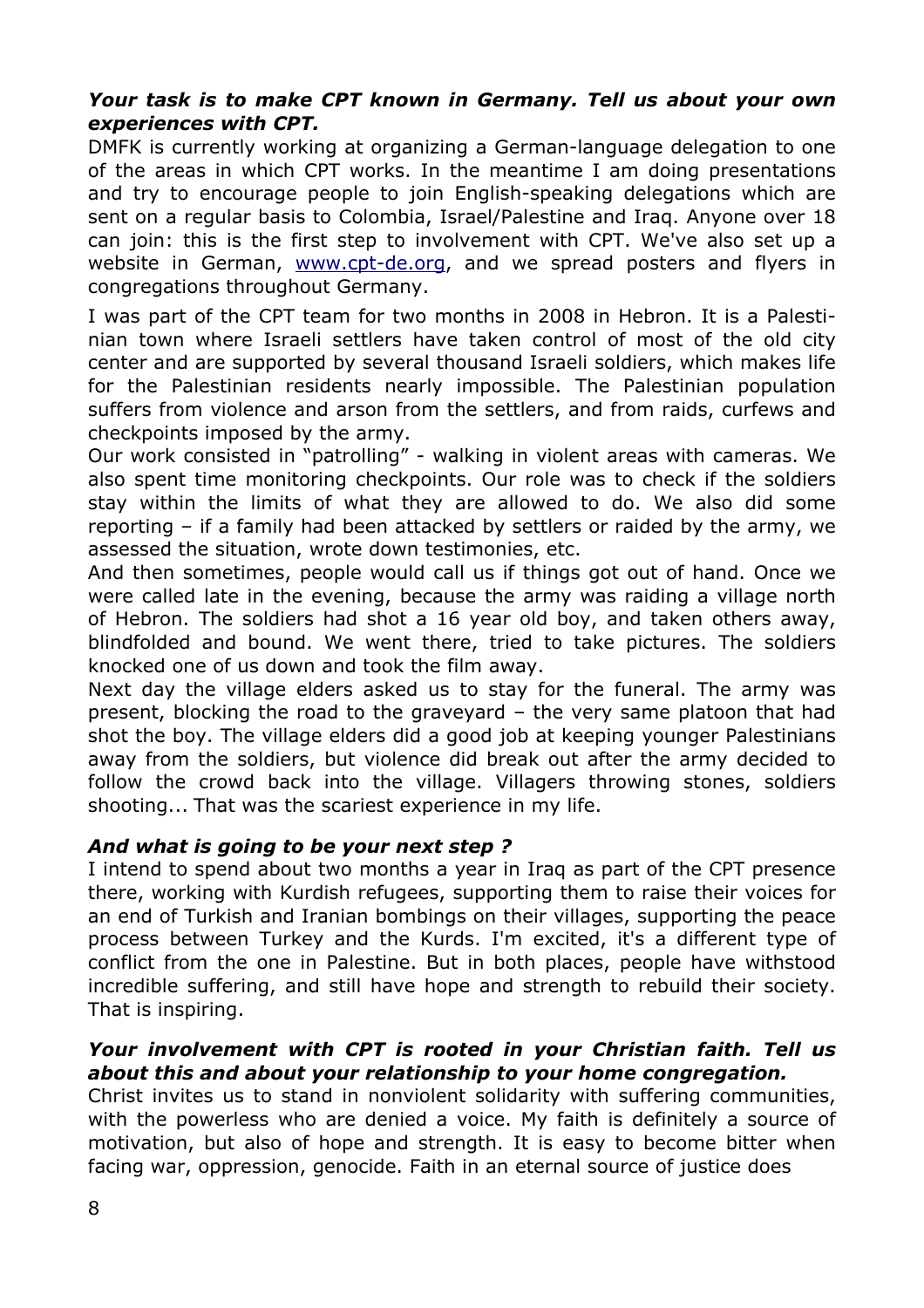help against cynicism... My focus on the demons of war makes me an outsider in most congregations. It's good to be part of a congregation, though, it helps me see the small, beautiful things of life and remember what peace might look like...

### *How do young people react to your involvement with CPT ? Do you tell them about successful CPT actions ?*

A lot of my friends – especially those with a real passion for peace and justice – aren't Christians. They're usually excited to hear that there are Christians

who take issues of war and oppression seriously. Usually the image they have of Christians is that they are judgmental, ultraconservative bigots, which, sadly, definitely applies to some Christians.

Secondly, most of my Christian friends think what I'm doing is great and important, but that they could never do it themselves. So that makes saints or heroes out of us, which is bad for my personal humility and perpetuates the idea that CPTers are extraordinary people. We're not. Anyone who's committed can do this work.

And then, thirdly, there are young Christians with an amazing strength of faith who



*Marius with friends in a village close to Hebron: Atta Jaber -right on the picture- has rebuilt his house several time after israeli soldiers distroyed it.*

aren't interested in peace and justice, because they believe their personal relationship to Jesus and mission are more important. This shows how peace and justice-focused Christianity has lost touch with my generation.

As for a success story... Focussing on success is dangerous, it is a short-term result-oriented way of thinking. It also tempts us into pride. But I do think of a clearly identifiable "success" of our work in Colombia, where CPT presence, amongst other factors, has empowered communities to non-violently stand up to militias and other armed actors and create pockets of peace...

## *If you could express a wish for CPT, what would that be ?*

The old phrase of CPT is "Christians should be ready to devote the same discipline and self-sacrifice to nonviolent peacemaking as armies devote to war". That speaks to me. If we believe in nonviolence, why are we not willing to devote the same resources to it as society devotes to the military? So I'd wish nonviolent peacemaking became as accepted and supported in the Church as the military and armed "peace missions" are in society.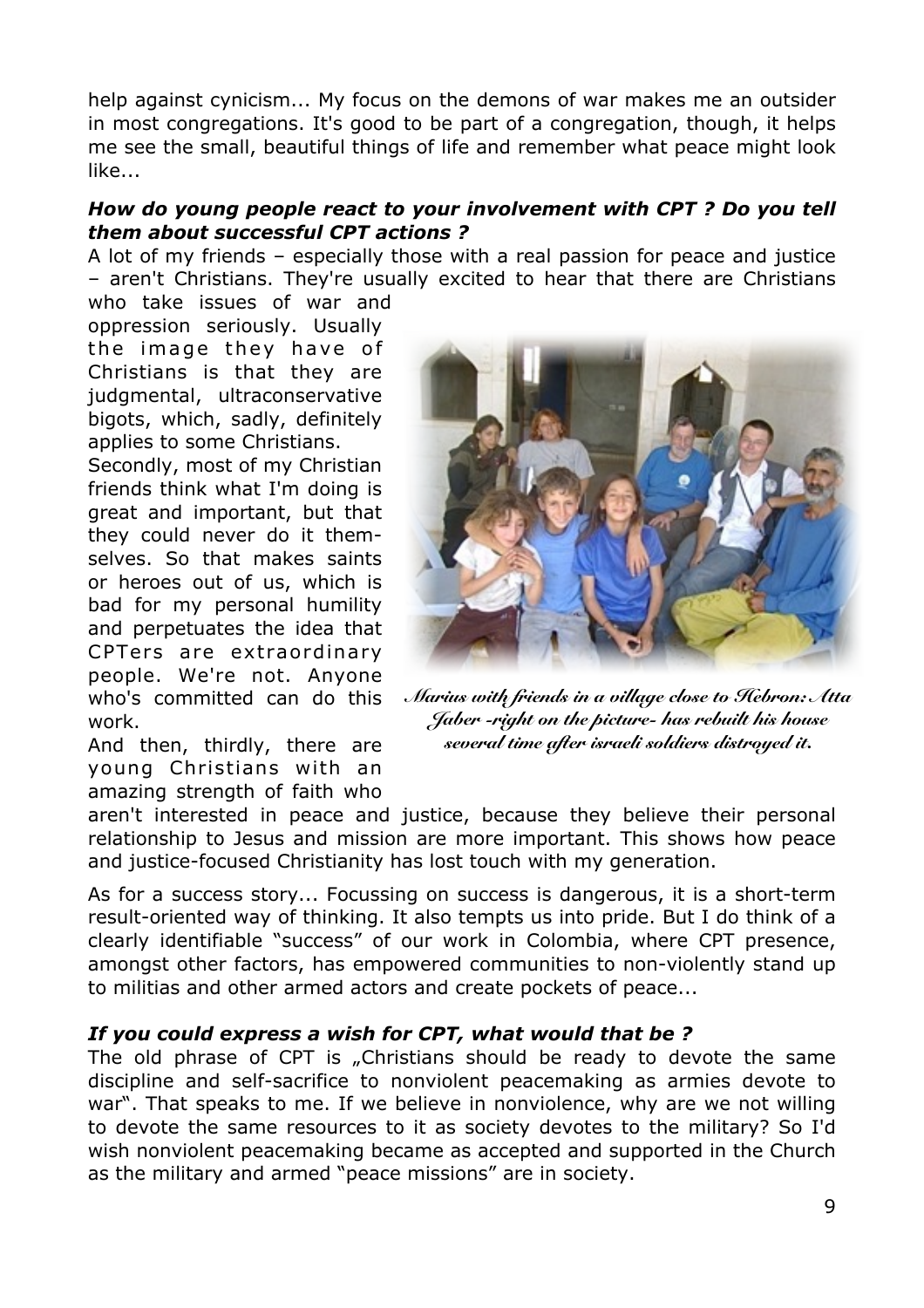Formation et Expérimentation au Vivre Ensemble

#### **FEVE,**

### **which stands for formation and experiences in living together, is part of the quest for a non-violent society based on Justice and Peace. This involves two years of training at a residential community, the Arche in Saint-Antoine, France.**

The crisis our society is undergoing shows that there is a real need for change. The present social model, founded on individualism and the pursuit of economic success at all cost, is no longer conceivable.

That is why we find it necessary to recreate an art of living together: relationships, sharing and joint action, for the good of all. We want to rediscover the rewards of a simple life founded on solidarity and respect for creation, learning to resist injustice.

We have to reinvent work, find a new way of earning our living and a fresh way of life.

The Arche located in Saint-Antoine has been experiencing living together by non-violent means since 1987. It is part of the Arche Community founded by Lanza del Vasto over 60 years ago. Today we are keen to share our experience with others in order to make them available to our times.

The main aim is to propose a course of training and solid experimenting in the field of non-violence and living together to people seeking the

right way forward for themselves, and who would like to participate in projects involving the common life and non-violence. Moreover, we desire to create a living, interdependent network of people with training in living together and nonviolence, in order to generate creative resistance.

Who does the project address? Young people (single, couples or families) between the age of 22 and 35, who wish to live differently, are on the lookout for alternative projects and want to start working on a future in harmony with their values.



*storage of wood for wintertime*

Look at <http://www.feve-nv.com>to find all important information, the program of formation, and the enrollment procedure. You can sign up right now. The first training session will start in October 2010. Excellent French is required for participation.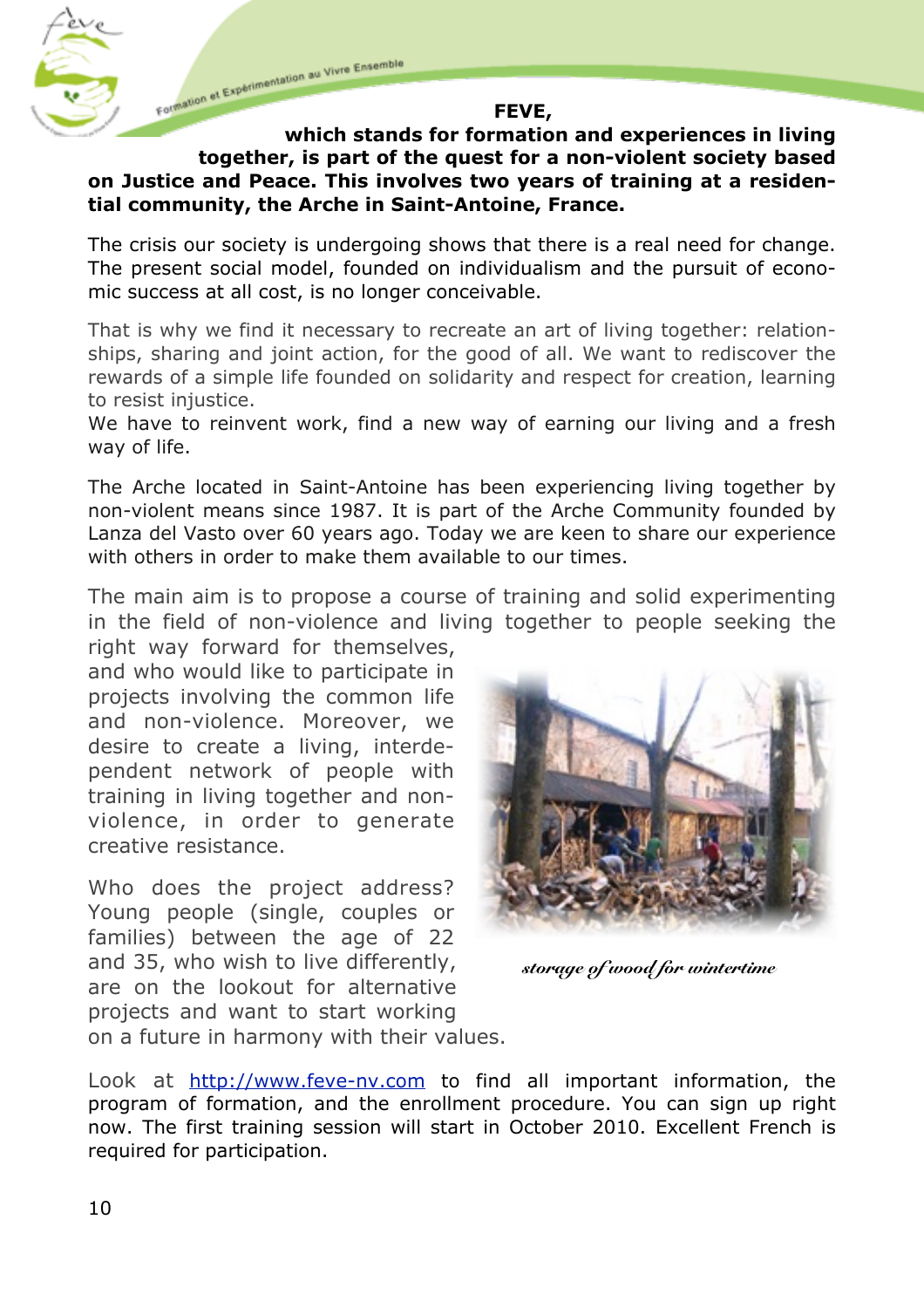

**The International Ecumenical Peace Convocation (IEPC, scheduled for 18 – 24 May 2011, in Kingston, Jamaica) will mark the conclusion of the** *Decade to Overcome Violence* **(DOV 2001-2010).** Church and Peace has already responded to the first draft of the Declaration on Just Peace, and is at present exploring options for participation in the IEPC. The organisers have already reported on the goals and the work on

the Declaration as well as on the convocation programme:

### **The IEPC wants to prompt the churches in**

- celebrating the Peace of the Lord and the good will of His people;
- working on a theology of peace which **refutes any theological justification of violence**;
- establishing creative and efficient forms of mediation in order to prevent and overcome violence and promote the cause of peace and justice;
- **committing themselves to a non-violent, peaceful and just theology and practice.** (*emphasis added by the editors*)

### **The work on a Declaration on Just Peace continues**:

Moderated by Dr Konrad Raiser a second drafting group is working on a concise Ecumenical Declaration on Just Peace; while compact, this draft offers an appendix with extensive background research material. It will be based on material submitted on the first draft, as well as from existing statements, reports of the ecumenical visits ("living letters") and the findings of expert consultations. In February 2011 this text will be presented to the Central Committee of the World Council of Churches as the theological foundation for the IEPC, and will be discussed at the IEPC in May 2011. It is hoped that the this effort will culminate in the adoption of this resolution by the 10<sup>th</sup> WCC plenary assembly in 2013.

## **Four highly topical areas have been selected as the main themes of the programme of the Jamaica Convocation**:

**- Peace in the Community**

How can we overcome racism, sexism, and similar cultures that violate the lives of so many?

**- Peace with the Earth**

What are Christian ways to care for creation? What can persons of faith do at the personal and collective levels?

- **Peace in the Marketplace** What ist the role of Christians in the world's markets?
- **Peace among the Peoples**

An interdependent world means Christians must prevent violence and promote reconciliation in new ways. But how?

Bible study, lectures, workshops, as well as prayer time and services will define the working rhythm of the Kingston Convocation. Time will be devoted to the evaluation of experience gained 'in the field'. Existing networks will be reinforced, and opportunities to develop new contacts and new forms of group interaction offered.